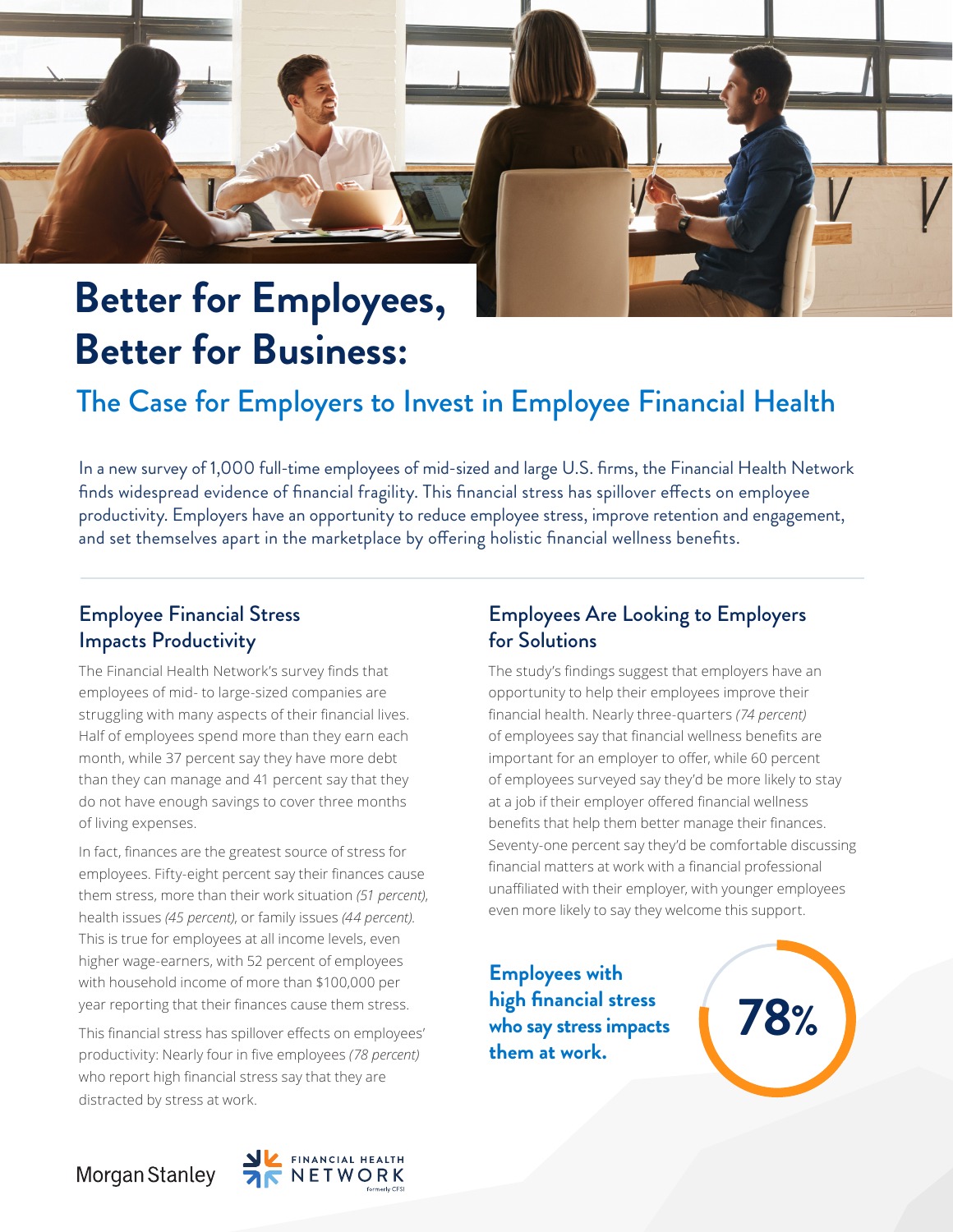## Employees Have Diverse Financial Needs

Debt, unexpected expenses, and inadequate savings are among the most significant sources of financial stress for employees. Even among higher-income employees (those with household incomes greater than \$100,000), more than half report debt and unexpected expenses as sources of stress (52 percent and 55 percent, respectively) while 43 percent cite inadequate savings. While long-term savings and planning are the most often-cited needs, employees also need help with short-term goals like budgeting, managing debt, and emergency savings.

## Employers Can Compete by Offering Holistic Solutions

While employees report needing help with budgeting, managing debt, and emergency savings, fewer than onethird of employees surveyed reported having access to benefits that can help them with these critical financial needs. Yet when those benefits are offered, they are popular among employees, with 40 to 60 percent saying that they have used them in the last three years. Similar percentages of those who do not currently have access to such benefits say they would use them if their employer offered them.

Moreover, survey respondents express satisfaction and loyalty when their employers offer benefits that are useful to them. Among those employees whose employer offers at least one financial wellness benefit, 56 percent say that those benefits cause them to feel positively about their employer. As noted earlier, 60 percent of employees say they'd be more likely to stay at a job if their employer offered financial wellness benefits that helped them manage their finances better.

## Clear Communication and Ease of Use Are Critical for Uptake

The study's findings also suggest that offering high-quality benefits to meet important employee needs is not enough; how those benefits are communicated can dramatically impact how likely employees are to use them. Nearly half *(42 percent)* of employees say that they do not feel adequately informed about the benefits and programs their employer offers. Employees who do not use every benefit offered cite a clear explanation and easy access as the two most important factors that would make them more likely to use the benefit, even more important than incentives.

**1 3**/

**Fewer than 1/3 of workers surveyed have access to benefits that can help them with critical financial needs.**

**42%**

of employees surveyed **of employees surveyed**  say that they do not feel **say that they do not feel**  adequately informed **adequately informed about**  the benefits and programs<br>——————————————————— their employers offer.

### **TO LEARN MORE ABOUT WORKPLACE FINANCIAL HEALTH, visit [finhealthnetwork.org/research/workplace-financial-health/](https://finhealthnetwork.org/research/workplace-financial-health/).**

#### ACKNOWLEDGMENTS

Data comes from a survey of 1,000 U.S. workers employed full-time for companies with more than 500 employees. The survey was conducted on behalf of the Financial Health Network in November and December 2018 by Greenwald & Associates, with strategic contributions and financial support from Morgan Stanley. This infographic is the first in a series highlighting key findings from this research. Morgan Stanley Smith Barney LLC. Member SIPC. CRC 2473477 (05/19)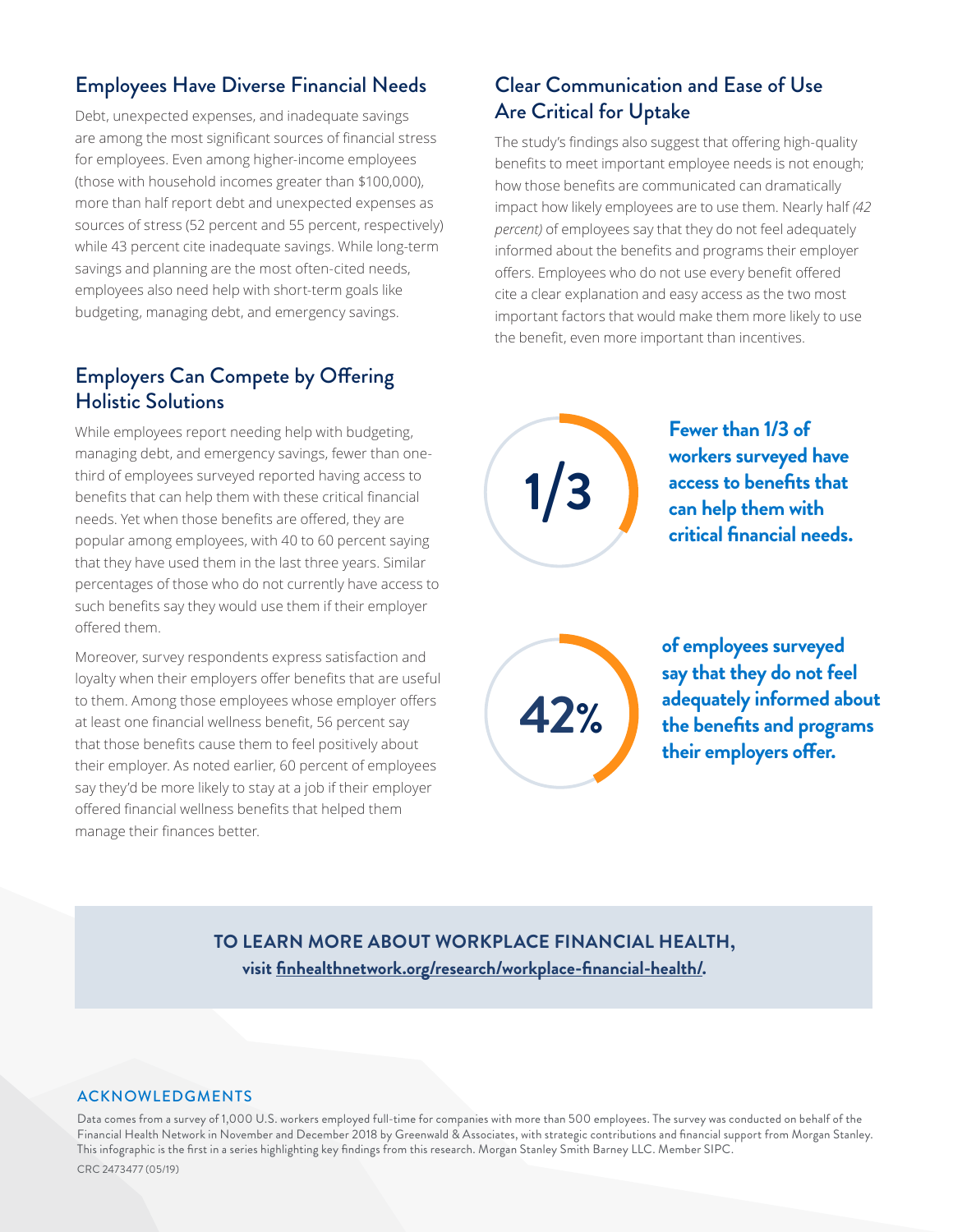# **Better for Employees, Better for Business:**



The Case for Employers to Invest in Employee Financial Health

# Survey Findings

In a new survey of 1,000 full-time employees of mid-sized and large U.S. firms, the Financial Health Network finds widespread evidence of financial fragility. This financial stress has spillover effects on employee productivity. Employers have an opportunity to reduce employee stress, improve retention and engagement, and set themselves apart in the marketplace by offering holistic financial wellness benefits.



## 1 **Employees at All Income Levels Are Financially Stressed**

Full-time employees of mid-sized and large companies struggle with many aspects of their financial health. Financial stress impacts employees at all income levels, with more than half of employees earning more than \$100,000 a year reporting that their finances cause them stress.

## **Full-Time Employees of Mid-Sized and Large Companies**

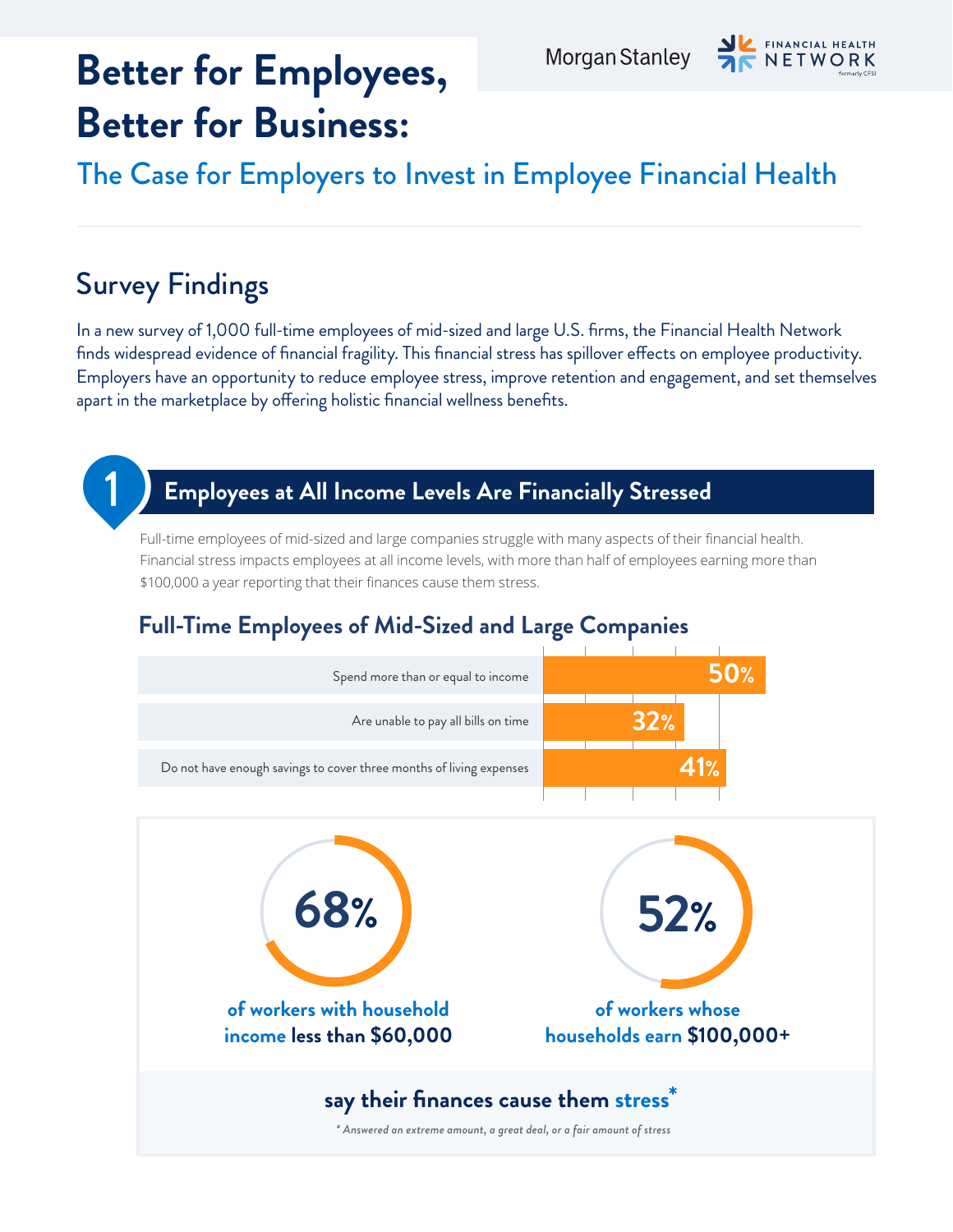# 2 **Financial Stress Impacts Employee Productivity**

In the Financial Health Network's survey, four in five workers who report high financial stress say that they are distracted by stress at work. Financial concerns are the top source of stress for employees, even more than issues at work or their health.



## **of employees with high financial stress say it distracts them at work\***

*\* Very often, often, or sometimes*

#### **SOURCES OF EMPLOYEE STRESS**

*(an extreme amount, a great deal, or a fair amount)*

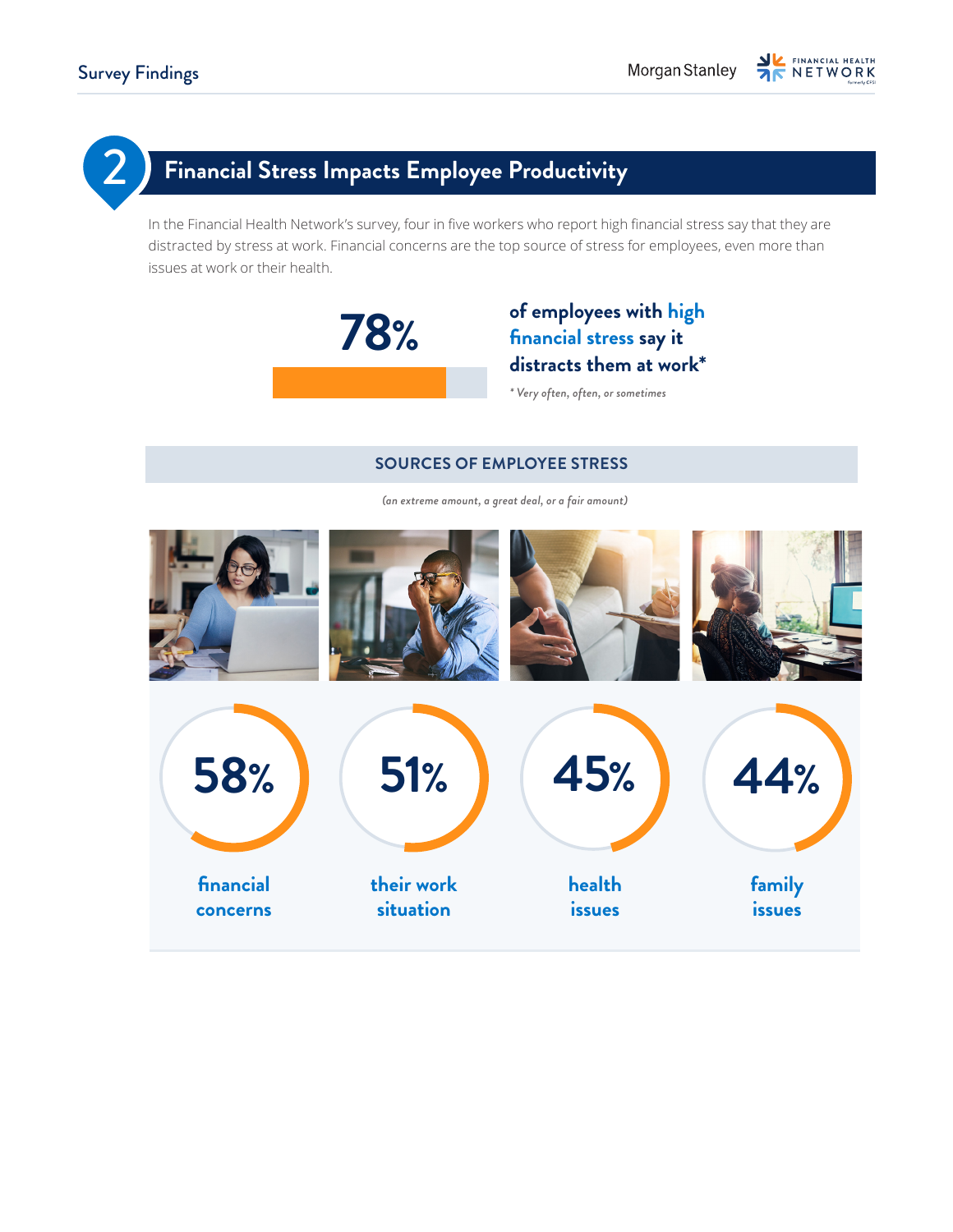

## 4 **Employees Have Diverse Financial Needs**

While long-term savings and planning are the most often cited, employees also need help with short-term goals like budgeting, managing debt, and emergency savings.



#### **WHERE DO EMPLOYEES NEED HELP?\***

*\* A great deal or some help*